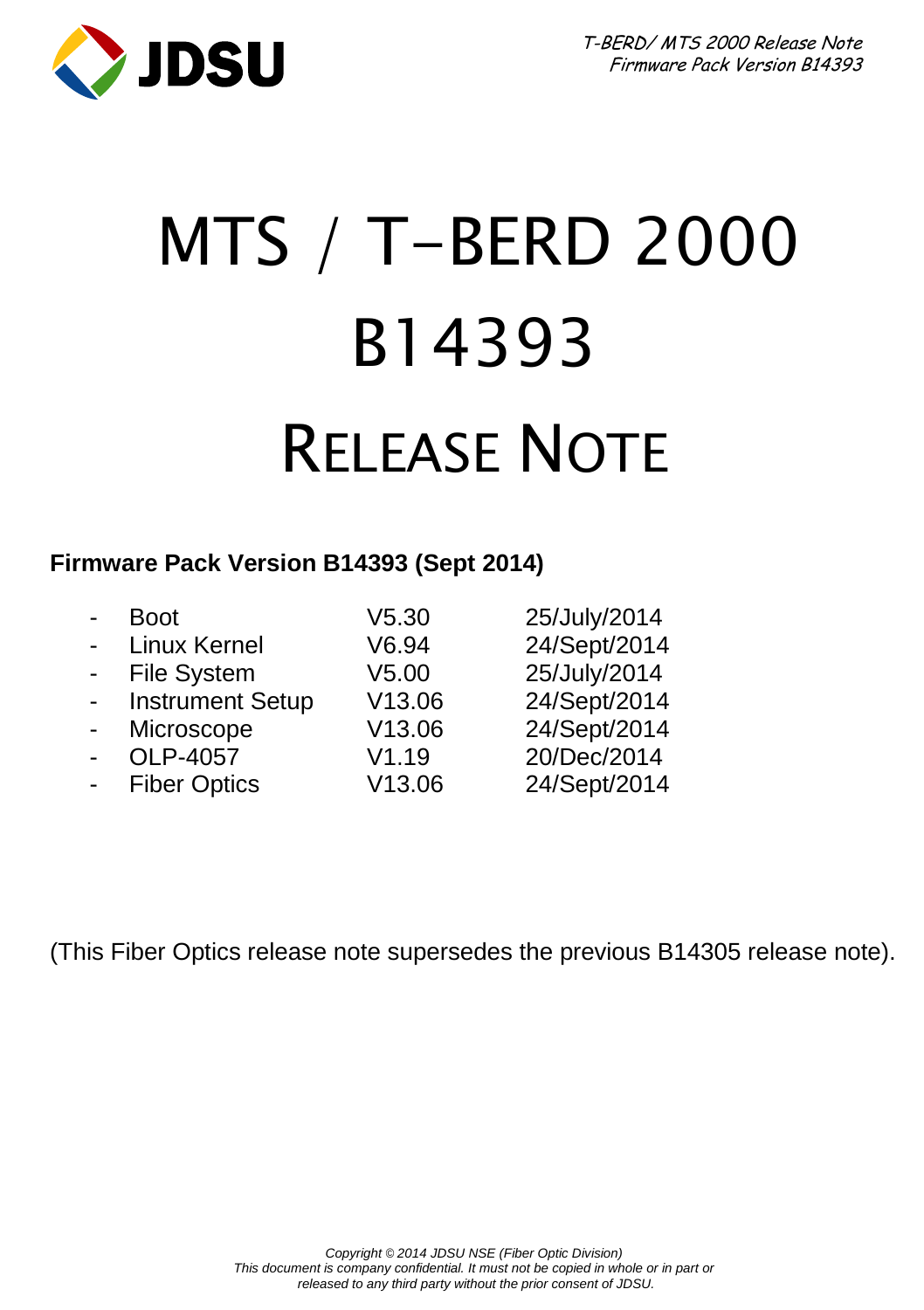

## **CONTENT**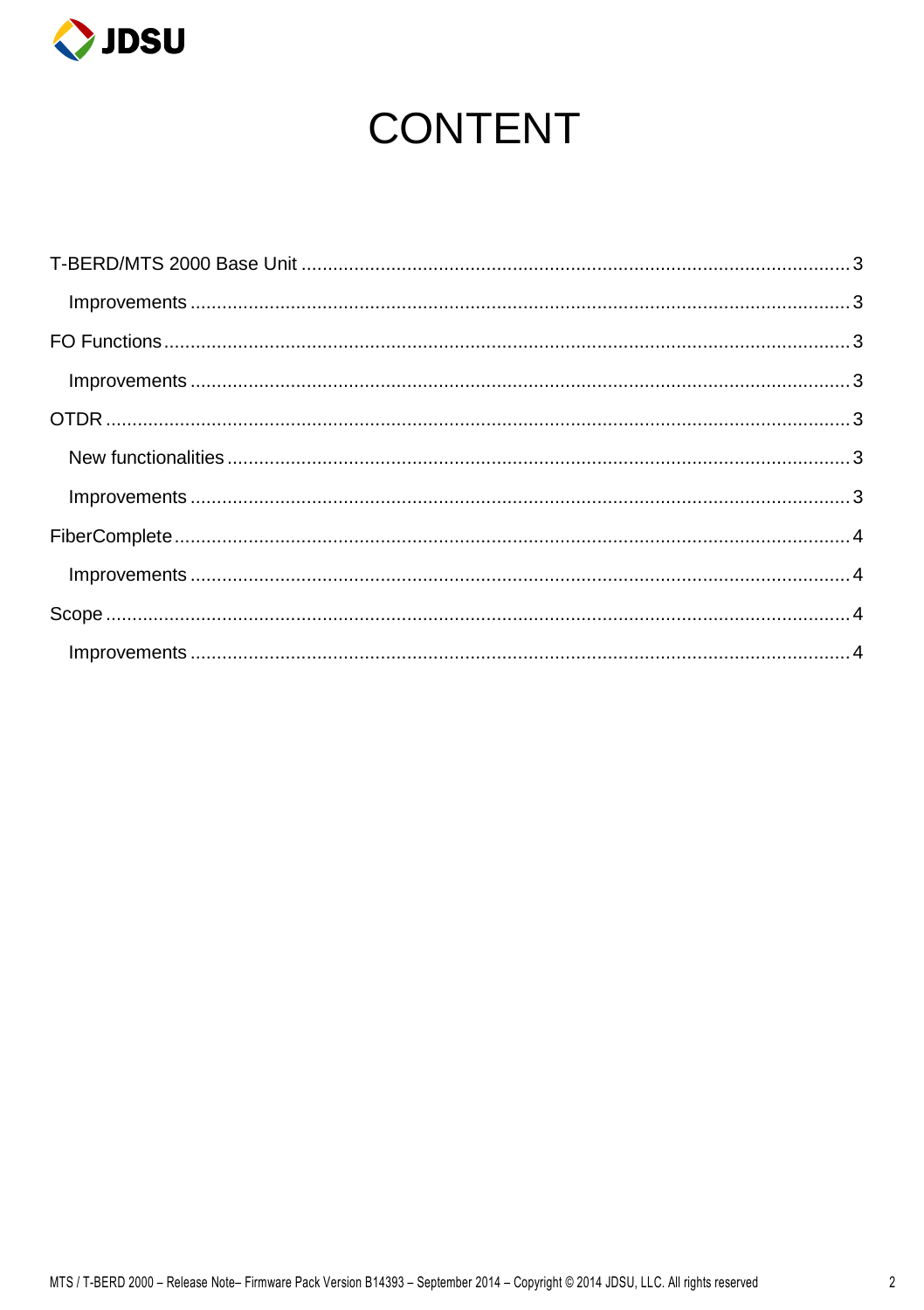

## <span id="page-2-0"></span>T-BERD/MTS 2000 Base Unit

#### <span id="page-2-1"></span>*Improvements*

- $\triangleright$  A warning is now provided when the disk free space reaches 5% of capacity
- $\triangleright$  When a directory is created, the cursor is then located at this given directory
- $\triangleright$  Improved management of 3G/4G dongle
- $\triangleright$  Improved warning message during email file exchange issue
- $\triangleright$  Updated translations
- $\triangleright$  Improved NTP security
- $\triangleright$  Improved management of tethering communication with iPhone 4S and iPhone with iOS7
- $\triangleright$  For remote control commands, ability to handle "\n" on warnings
- $\triangleright$  Improved proxy server handling with Stratasync
- $\triangleright$  For the SmartOTDR only version, the distance unit is now kept after switch off
- $\triangleright$  Multiple translation improved (Spanish, Italian, Polish)

## <span id="page-2-2"></span>FO Functions

#### <span id="page-2-3"></span>*Improvements*

- $\triangleright$  Improved handling of the PDF generation with multiple functions
- $\triangleright$  When "copy setup to all" is selected, a confirmation is now requested

## <span id="page-2-4"></span>OTDR

#### <span id="page-2-5"></span>*New functionalities*

- ▶ FTTA-Extended license: on top of the FTTA-SLM licence, different topologies can be also selected (SmallCell, RoofTop, DAS…)
- $\triangleright$  Addition of jod ID under link description
- $\triangleright$  New advanced OTDR licence (to manage settings with different extremities, notes, modification of event type, etc…)

#### <span id="page-2-6"></span>*Improvements*

- $\triangleright$  Optipulses: With short acquisition, suppression of the noise area after the useful part of the trace
- $\triangleright$  Optipulses: improved management of automatic optipulses with integration of launch cable information
- $\triangleright$  Optipulses: On short acquisition, management of only one pulsewidth
- Improved PDF report
- $\triangleright$  BidirOTDR tab: this tab is now aligned with the different OTDR evolutions (trace, zoom, cursors, overview…)
- $\triangleright$  Improved display refresh during real time measurement with cursors
- $\triangleright$  Improved management of acquisition parameters during real time